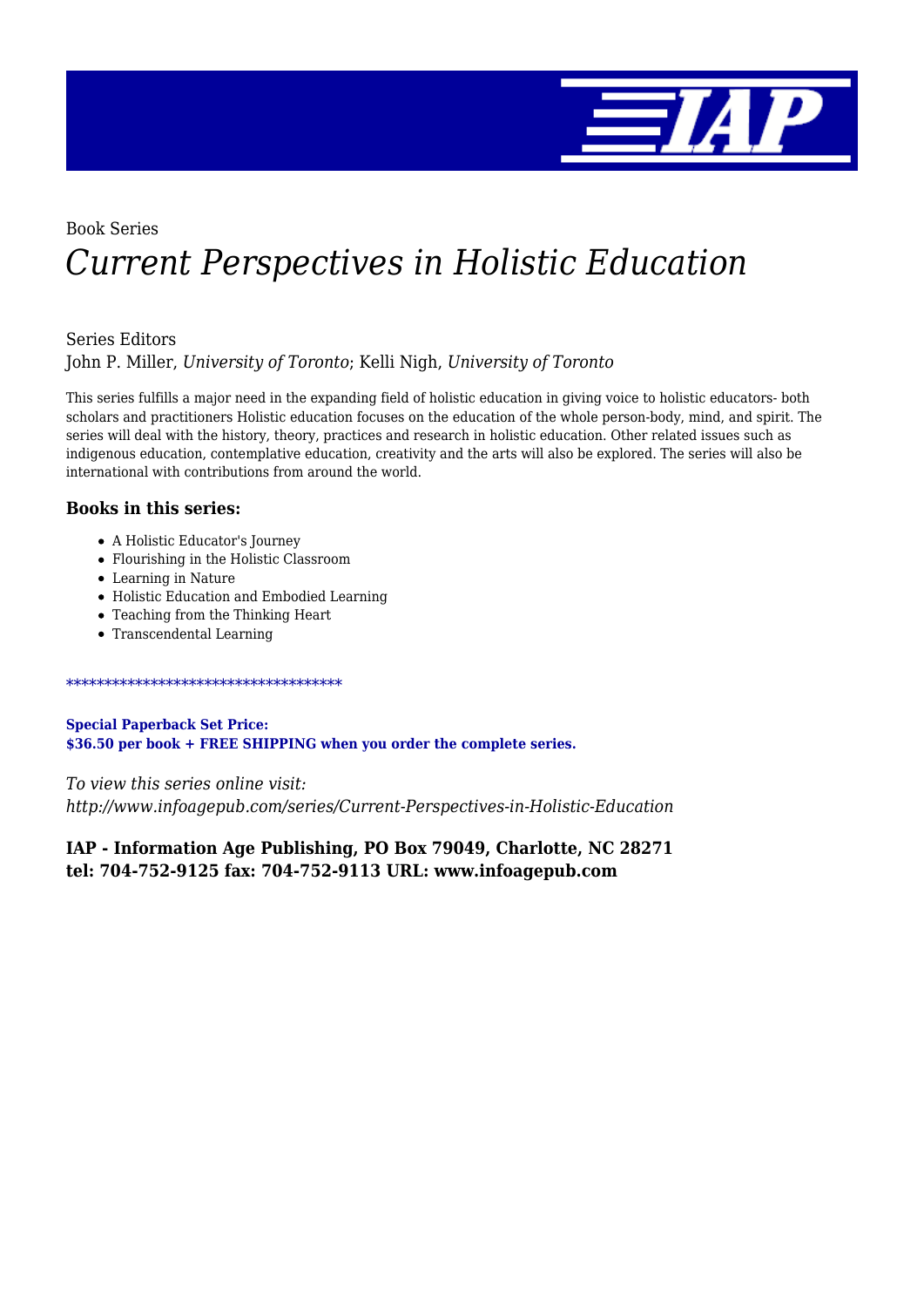

## A Holistic Educator's Journey Seeking Wholeness in America, Canada, Japan and Asia

John P. Miller, University of Toronto

2021. Paperback 978-1-64802-641-6 \$45.99. Hardcover 978-1-64802-642-3 \$85.99. eBook 978-1-64802-643-0 \$74.

This memoir describes the journey of John (Jack) Miller. The book explores how his personal journey is related to the work he has done in holistic education, contemplative education, and spirituality in education. In holistic education the personal and professional are connected. Professor Miller's journey includes events, books, teachers, and the many factors in his life that have contributed to his work, which includes more than 20 books and extensive travel around the world. An example of the relationship between the personal and the professional is that Jack began meditating in 1974 and this practice has provided the foundation for much of his teaching and writing.

Professor Miller's book, The Holistic Curriculum, first published in 1988 along with the publication of the Holistic Education Review have been seen as the beginning of holistic education as a field of study. Since his journey has been connected with so many other holistic educators, this book can serve as one perspective on how the field has unfolded over the past 35 years. Besides this historical perspective the book includes a chapter on his meditation practice as well his beliefs. There is also a chapter on his teaching and how he attempts to embody holistic education in his classroom.

#### **Praise for A Holistic Educator's Journey:**

*"Rarely does a field-builder allow us the opportunity to journey into the life-long journey leading to the formation of the work. With bold transparency, Miller shares his enormously rich professional and personal journey of seven decades with an open hand. He shows us the terrane of his inner and outer life."* Lisa Miller, Author *The Spiritual Child* Teachers College, Columbia University

*"Whether in the classroom, writing books, keynoting, or being a friend, Jack Miller's life journey exemplifies his multidimensional embracing of "the way of nature" and accepting of the mysterious. Always acknowledging the Indigenous roots of holistic education, he managed to bring parts of the Indigenous worldview into schools in ways that accommodated all cultures. This book gives testimony to his great contribution to understanding why we must return to our interconnected way of being."* Four Arrows, Author

*Sitting Bull's Words for a World in Crises*

**CONTENTS:** Foreword, *Lisa Miller.* Preface. Chapter 1: Leaving America. Chapter 2: Childhood: Anchored in My Mother's Love. Chapter 3: The Insecurities of Adolescence. Chapter 4: University Years (1961-1965): Living in My Head. Chapter 5: My First Teaching Experience and Meeting Jean. Chapter 6: Marriage and Discovering Humanistic Education. Chapter 7: The Turmoil of 1968 and Meeting My Mentor. Chapter 8: Doctoral Studies: Thesis Struggles and Feelings of Alienation. Chapter 9: Thunder Bay: Finding Community. Chapter 10: St. Catharines: Jean's Death, Beginning Work in Holistic Education. Chapter 11: Life Changing Events in Japan. Chapter 12: Soul in Education and Three Holistic Schools. Chapter 13: Holistic Education in South America, Bhutan, and the Asia Pacific Network in Holistic Education. Chapter 14: My Practice and What I Believe. Chapter 15: My Classroom. Chapter 16: My Life as a Series of Gifts. Appendix A: CO Statement. Appendix B: The Viennese Four: My Story in Music. Appendix C: Approaches to Learning and Curriculum. References. About the Author.



## Flourishing in the Holistic Classroom

Lisa Marie Tucker, University of Winnipeg

2021. Paperback 978-1-64802-546-4 \$45.99. Hardcover 978-1-64802-547-1 \$85.99. eBook 978-1-64802-548-8 \$74.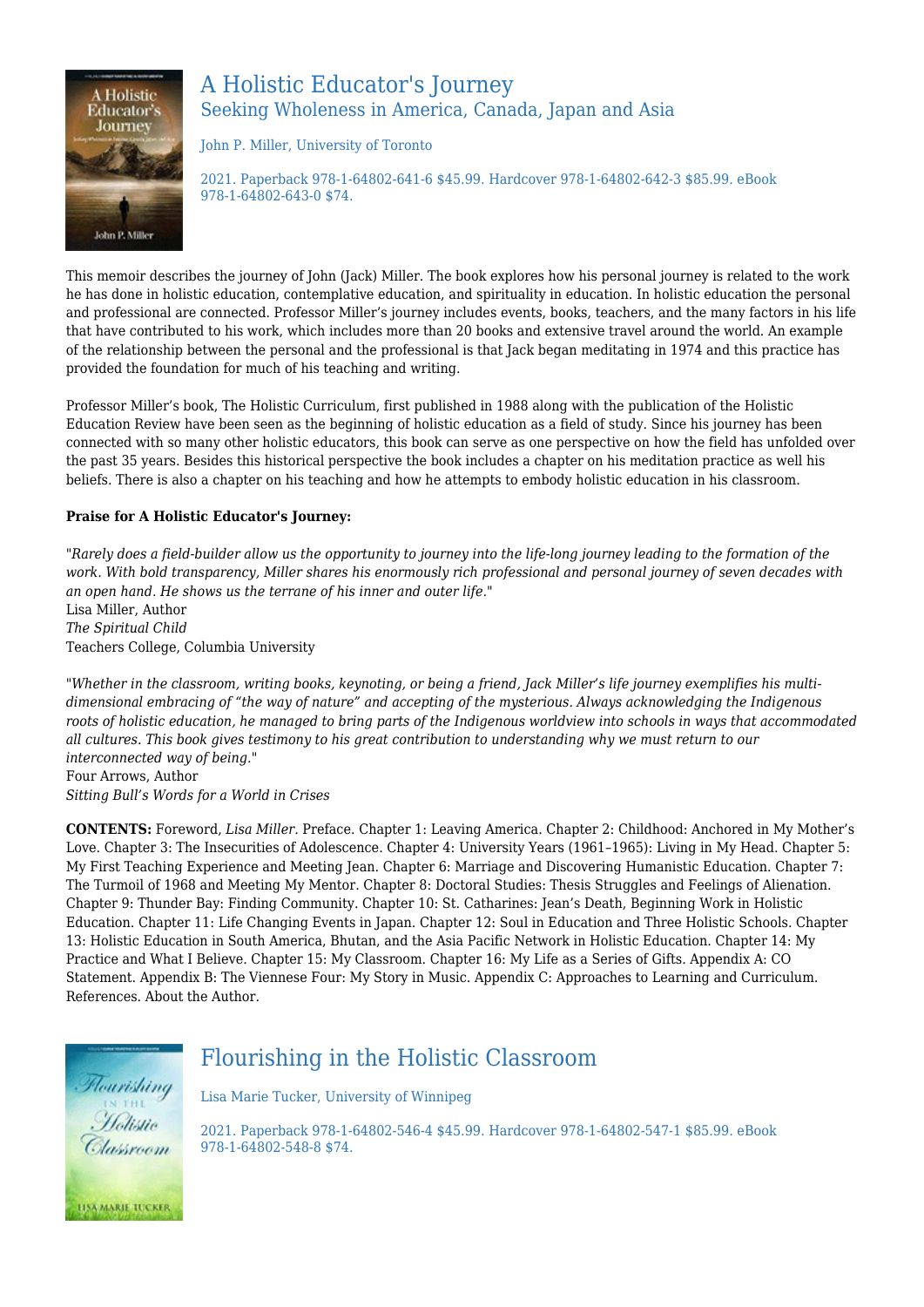In a time of unprecedented changes globally, Flourishing in the Holistic Classroom offers an educational model that is dynamic, organic, and adaptive. The book offers key principles, dispositions, and practices that holistic educators draw from to create learning environments in which their students can flourish. This book describes learning that is based on a balance of inner and outer ways of knowing, with an emphasis on the inner life or soul of the learner. This is illustrated through accounts of running an arts camp using the inquiry process and experiences with teacher candidates. A key principle of holistic education is connection, which is explored through experiential examples such as connections between learners and each other, the teacher, and their subject of study. The role that mindfulness practice and teacher presence plays in the classroom, as well as working with fear and vulnerability are addressed through detailed narratives. The breadth of the author's experience including being an early years teacher, a director of programs and exhibits in a children's museum, and working with pre-service teachers is woven throughout the book. Reflections from former teacher candidates highlight the influence that holistic pedagogy has on learners. The book concludes with an invitation to the reader to embrace a holistic, integrative approach to education, which creates fertile ground for student flourishing. Flourishing in the Holistic Classroom is intended to support teachers, administrators, academics, pre-service teachers and graduate students.

#### **Praise for Flourishing in the Holistic Classroom:**

*"Heartfelt, authentic, soulful! Lisa Marie Tucker's Flourishing in the Holistic Classroom is a gift to all educators. Drawing on her lengthy career as an educator in various roles, Lisa draws on her personal and professional experiences. Her use of the nautilus shell creates a profound holistic image that connects heart, mind and spirit where personal cosmologies are valued. Her work is timely as we emerge from challenging times and seek to (re)situate and (re)connect ourselves to each other and our planet in a post-pandemic world. Her lived journey resonates and inspires, as we, the reader, moves through each chapter. Drawing on the wisdom of ancestral roots, Lisa explores what makes us human in profound ways."* Marni Binder

Associate Director, Academic Leadership Associate Professor, Ryerson University

*"I loved this book! Flourishing in the Holistic Classroom by Lisa Tucker is a must-read for any teacher who is looking to make education meaningful, engaging, and relevant to students' lives. It is highly readable and full of practical examples and applications for teachers at all grade levels. It is also a wonderfully inspiring text for professors working in teacher preparation programs. I felt like I was having a conversation with a master teacher - one who truly understands the really important qualities that teachers can cultivate in their lives and work. I appreciated the way substantive theory was integrated seamlessly into her own personal narrative. Using stories, she brings her Nautilus model of holistic teaching to life, creating an intimacy with the reader that engages your mind and spirit."* Sam Crowell

Professor Emeritus, California State University

Founder, MA in Holistic and Integrative Education

Author, Emergent Teaching: A Path of Significance, Creativity and Transformation

*"Lisa Invites us to imagine, enact and embody wholeheartedly our life as more than surviving - she wants us to flourish in the classroom as learners, no matter if we are wearing a teacher or student hat. To do this we think of ourselves as a whole person whereby heart, mind, body and spirit are embraced. This is what holistic education is. In this book we are taken on a journey and as Lisa says 'teaching is a complex profession and in order for true exploration and deep learning to occur, a healthy, caring, and sustainable learning community must be developed'."*

Dr Narelle Lemon

Associate Professor and Associate Dean of Education Swinburne University of Technology, Melbourne, Australia

**CONTENTS:** Foreword, *John (Jack) Miller.* Preface. Acknowledgments. CHAPTER 1: From Assembly Line to Nautilus Shell. CHAPTER 2: Dreams, Imagination, and Vision. CHAPTER 3: The Heart of Community. CHAPTER 4: Being Real: Paying Attention. CHAPTER 5: The Seed. CHAPTER 6: Voice and Choice: Inquiry-Based Learning. CHAPTER 7: My Journey. CHAPTER 8: The Invitation. References. About the Author.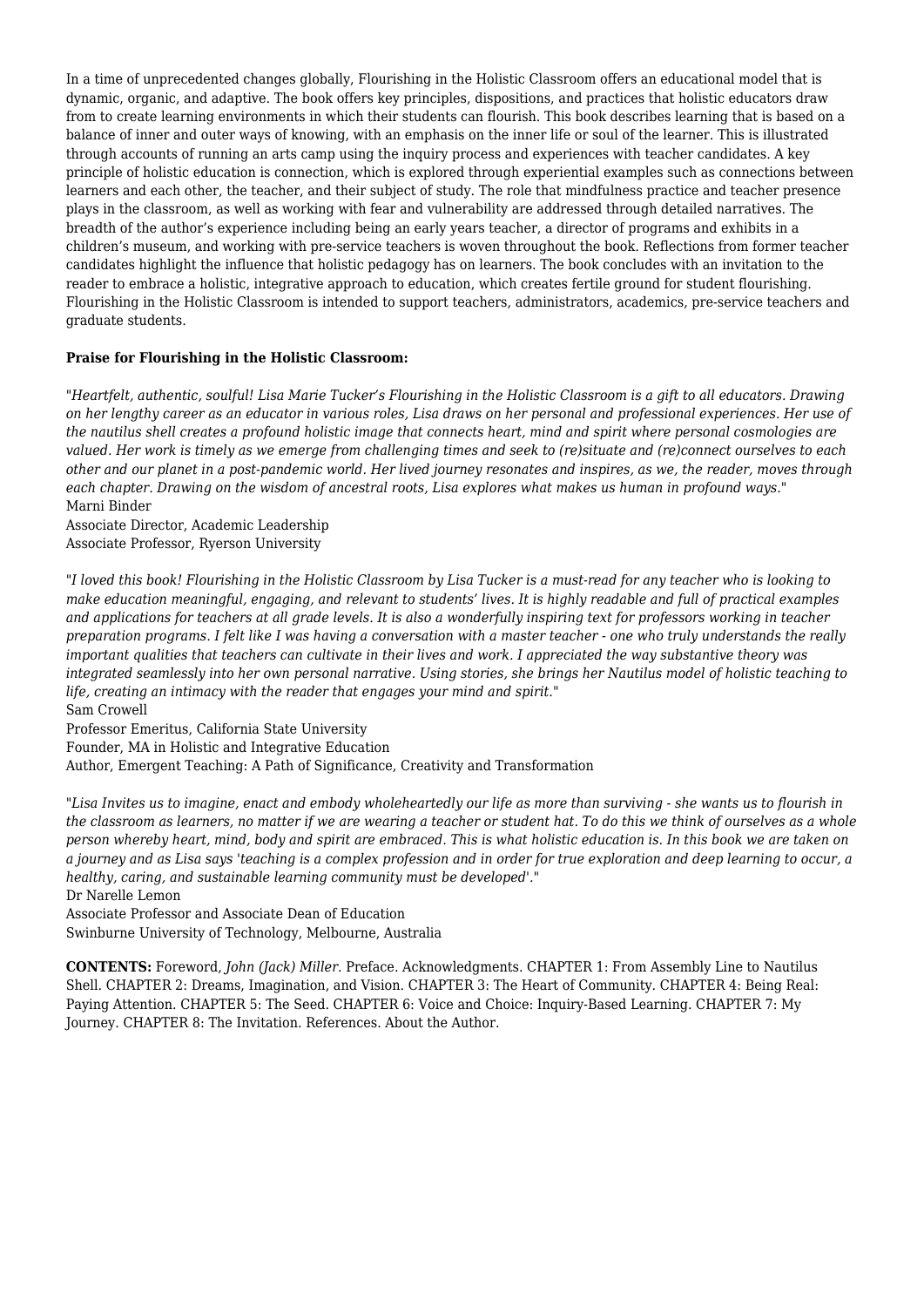

## Learning in Nature

Kelli Nigh, University of Toronto

2021. Paperback 978-1-64802-567-9 \$45.99. Hardcover 978-1-64802-568-6 \$85.99. eBook 978-1-64802-569-3 \$74.

There is love on these pages, love for nature, the cosmos, the body's deep knowing and students. Learning in Nature focuses on the lives of 6 drama students who gathered weekly at a community arts center during their childhood and adolescence. Before each play rehearsal the students explored contemplative practices such as meditation, yoga, breathing and visualization. After these warm-up sessions the rehearsals were dynamic and highly creative. So, what might happen if these students went out into nature and experimented with the same practices? What would happen, over a year long period, if they stopped the noise of life and just listened, deeply, just looked and inhaled, phenomenologically? Returning the experience of learning to nature, the book tells the story of this group, it tells of their lives and their growing understanding of consciousness, and does so through the complex and rich perspectives of holistic teaching and learning.

#### **Praise for Learning in Nature:**

*"Learning in Nature is a rich resource for holistic educators at all levels of education. It offers a wealth of insights and ideas, theoretical perspectives and practical activities. This writing sings as it invites us to be alive to our senses, our imaginations, our intellects, and intuitions---alive and in the moment---in the fullness of our humanity."* Mary Beattie

Professor Emerita, OISE, University of Toronto

*"In this sensitive and moving inquiry Kelli Nigh begins with a constellation of academic references that bear directly on aspects of ourselves that come into play in our life transformations––images, felt senses, dreams, imagination, meditation, symbolism, and mind-body experience. Against this thoroughly woven backdrop, the dramas of six young participants who share in Nigh's inquiry unfold. The inquiry is long––over years. There is another crucial aspect of it. The landscapes and weather of Nature itself––bluffs, skies, water, trees, wildlife, flowers––become the scenery through which all the participants' stories gain significance. Nigh, with gentle insight and attention to detail, demonstrates the evolution of what essentially becomes their imaginal learning in nature. Throughout this play of sharing in nature, Nigh includes glimpses of her own evolution of self as she inter-folds her experiences with those of the others. As Nature cycles through the seasons, so cycle the lives of these individuals. Nigh's academic and lyrical passages will inspire educators to widen teaching methods to include what it is beyond our everyday thought that significantly influences what we learn."* Vivian Darroch-Lozowski

Professor Emerita, University of Toronto

**CONTENTS:** Endorsements. Acknowledgements. Foreword, Tobin Hart. Preface. CHAPTER 1: Nature. CHAPTER 2: Soul and Depth. CHAPTER 3: Depth in the Drama Classroom. CHAPTER 4: Holistic Inquiry. CHAPTER 5: Nature's Phenomenology: Body and Soul. CHAPTER 6: Fall: Air and The Surprise. CHAPTER 7: Winter: Water and The Shadow. CHAPTER 8: Spring: Earth and New Birth. CHAPTER 9: Summer: Fire and The Golden Flower. Author Biography.



## Holistic Education and Embodied Learning

John P. Miller, University of Toronto; Kelli Nigh, University of Toronto

2017. Paperback 9781681238401 \$45.99. Hardcover 9781681238418 \$85.99. eBook 9781681238425 \$74.

Learning often begins with an experience in the body. Our body can tighten or feel expansive depending on different learning contexts. This experience of learning in the body is crucial to holistic education. This book explores embodied learning from several perspectives.

This first section explores how psychology can inform us about embodied learning; for example, the work of Carl Jung and Wilhelm Reich devoted much of their thinking to how energy manifests itself in the body. Meditation and movement are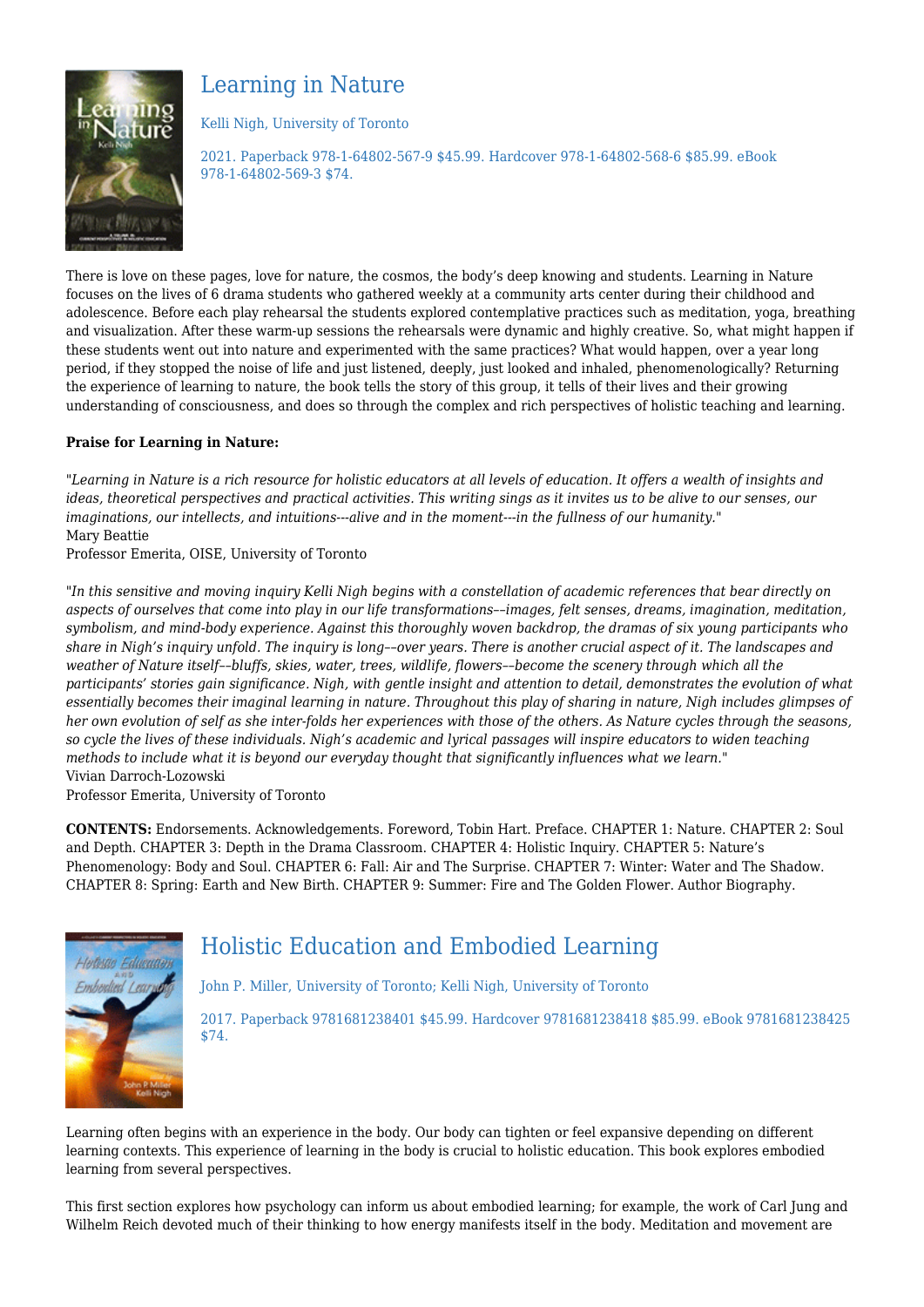also examined as ways of embodied learning; for example, Dalcroze, a form of movement education, is presented within the context of whole person education. The book also presents schools where embodied learning is nurtured. Waldorf education is discussed as well as a public school in Toronto where the body is central to holistic education. The book also presents visions of embodied learning. John Miller presents a holistic vision of teacher education and Tobin Hart, who has written extensively in this field, writes about the embodied mind.

Embodied learning is an emerging area of inquiry in holistic education and this book presents a variety of perspectives and practices that should be helpful to both scholars and practitioners.

**CONTENTS:** Foreword. Preface. Acknowledgments. **SECTION I: PSYCHOLOGICAL PERSPECTIVES.** A Full and Flexible Life: Carl Jung and Wilhelm Reich, *Kelli Nigh.* Transformational Growth Into Wholeness: A Holistic, Experiential, Process Method, *Jim McNamara and Caroline Mardon.* Healing Archetypes: Reclaiming Teacher Wellbeing by Embodying the Wild Feminine, *Joanna Krop.* **SECTION II: SCHOOLS.** The Art of Education: Waldorf Education in Practice, *Warren Lee Cohen and Brian Daniel Bresnihan.* Compassionate Teaching, *Young-Yie Kim.* Equinox: Portrait of a Holistic School, *John P. Miller.* A Vision for a Holistic Secondary School, *Misha Abarbanel.* **SECTION III: MEDITATION, CONTEMPLATION, AND MOVEMENT.** Loving Kindness Meditation: Awakening Teacher Eros in Modern Educational Settings, *Keith Brown.* Contemplation in Action: An Engaging Pedagogy for Our Times, *Jennifer Motha.* Dalcroze Pedagogy: Reflections on Rhythm and Felt Learning, *Sharon E. Dutton.* **SECTION IV: VISIONS.** A Journeyman Professor's Walk Through Metaphor and Philosophy in Search of Holistic Approaches to Teacher Education Curriculum, *Rupert Clive Collister.* Growing Spiritual Wings: Cultivating Creativity and Spiritual Intelligence in Holistic Education, *Isabella Colalillo Kates.* Embodying the Mind, *Tobin Hart.* A Holistic Vision of Teacher Education, *John P. Miller.* About the Contributors. Index.



## Teaching from the Thinking Heart The Practice of Holistic Education

John P. Miller, University of Toronto; Michele Irwin, University of Toronto; Kelli Nigh, University of Toronto

2014. Paperback 9781623967239 \$45.99. Hardcover 9781623967246 \$85.99. eBook 9781623967253 \$74.

#### Forward by Nel Noddings

This book includes papers written by teachers and how they engage holistic education in their classrooms. The papers come from a course taught by Jack Miller at the Ontario Institute for Studies in Education at the University of Toronto entitled The Holistic Curriculum. This is a rich and diverse collection of papers showing how holistic education can be brought into public education despite the pressures of testing and other accountability measures. Although most of the teachers teach in public schools there are also examples from teachers working in private and post secondary settings. This book can inspire other teachers who are looking for ways to teach the whole person in a more connected manner.

There are very few texts in the field of holistic education that include the voices and practices of teachers, particularly those working in public schools. Many of the examples of holistic education in practice come from Waldorf, Montessori, Reggio Emilia and alternative schools. A unique feature of this book is the many different voices of teachers describing their work in the classroom; they talk about their successes, the challenges and even a few failures.

**CONTENTS:** Forward by Nel Noddings. Chapter 1: The Practice of Holistic Education, *J. Miller.* **Section One: Examples of Holistic Education** Chapter 2: Dearest Students: A Teacher's Letter of Reflection, *Nina Moore.* Chapter 3: Holistic Teaching in an After School Cooking Club, *Daniel Gullery.* Chapter 4: Tribes: A Transformative Tool for the 21st Century, *Sarah Lowes.* Chapter 5: Colegio San Francisco de Asis para Niños Sordo: A Chilean School for the Deaf, *Ximena Barria Fernandez.* Chapter 6: Exploring Play and Mindfulness in Early Childhood, *Melanie Viglas.* Chapter 7: Me, Myself and I: The Paradox of the Authentic Self, *Michele Irwin.* Chapter 8: Soul to Soul: Teacher to Student, *Julia Verhaeghe.* Chapter 9: Cultivating Curiosity: Inquiry in an International Baccalaureate Classroom, *Rebecca Ryder.* **Section 2: Holistic Pedagogy** Chapter 10: Practices that Foster Community and Interconnectedness, *Stephanie Aglipay.* Chapter 11: Soulful Physical Education, *Peggy Donohue.* Chapter 12: Nurturing the Whole Child: Is it Possible in Public School Setting? *Jennifer Forsythe.* Chapter 13: From Transaction to Transformation: A reflection on previous professional experience in EFL course design, *Ahmed Kandil.* Chapter 14: The Holistic Classroom Project: Preparing for a teaching year that focuses on the pursuit of happiness, the power of empathy, and the exhilaration of being present, *Grant Minkhorst.* Chapter 15: Identity and Authenticity in the ESOL (English as a Second or Other Language) Classroom, *Elana Freeman.* Chapter 16: Following Feeling During Mind-Body Inquiry, *Kelli Nigh.* Chapter 17: The Presence of the Thinking Heart in the Language Teaching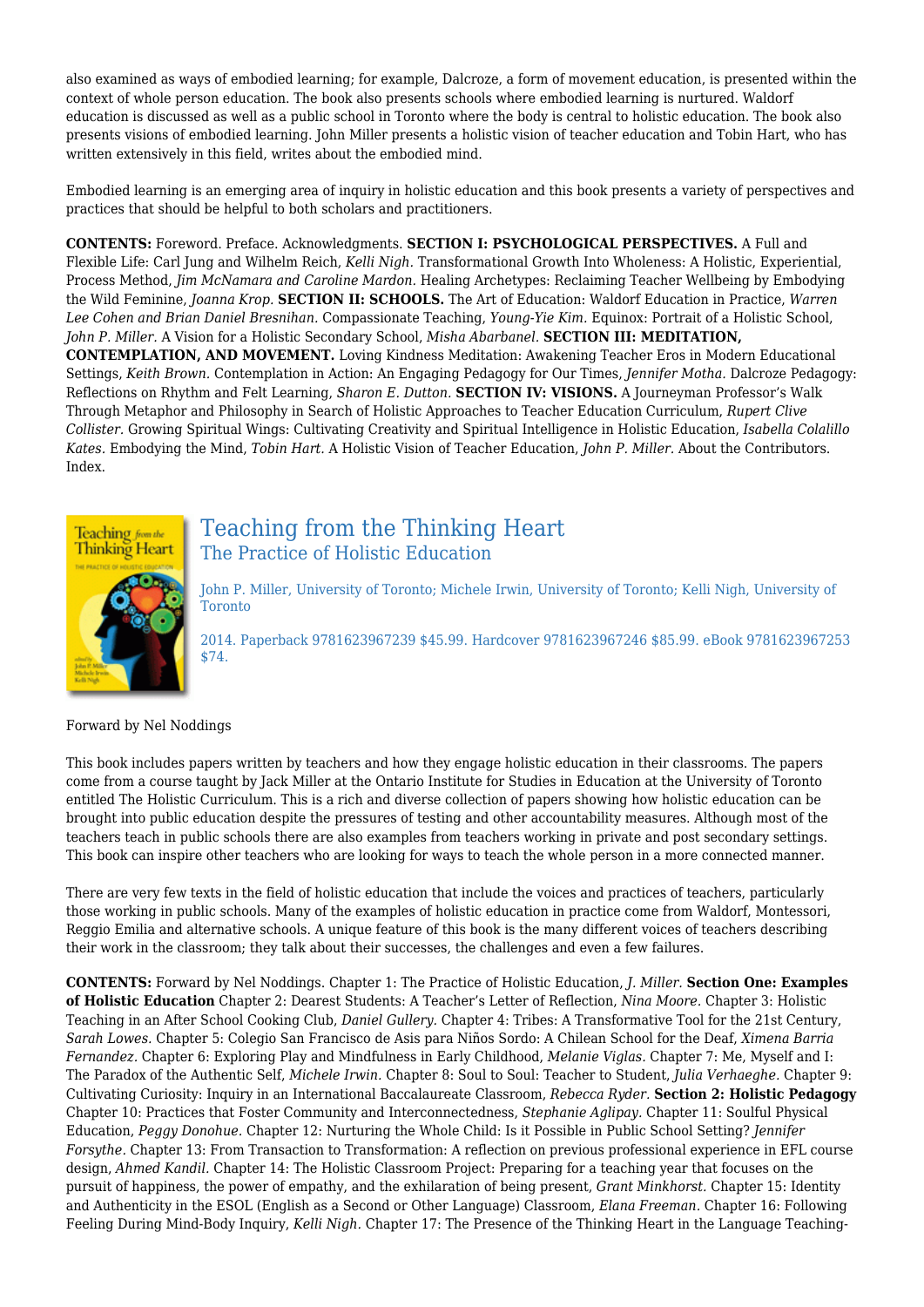Learning Relationship, *Merlin Charles.* **Section 3: Narratives** Chapter 18: Solitude in Teaching, *Jill Morris.* Chapter 19: My Life as an Educator as Shaped by Life Experience, *Nyambura Kariuki.* Chapter 20: Just Love: Learning about Listening, Giving and Forgiving, *Maria Karmiris.* Chapter 21: My Holistic Journey: Significant Moments of a Lifelong Learner and Educator, *Christopher Scott Russell.* Chapter 22: Developing as a Holistic Educator: Learning to Understand my Students, *Angela Bosco.* Chapter 23: Teaching is a Wild Ride, *Melanie van de Water.* **Section 4** Chapter 24: Teaching from the Thinking Heart: Final Reflections.



### Transcendental Learning The Educational Legacy of Alcott, Emerson, Fuller, Peabody and Thoreau

John P. Miller, University of Toronto

2012. Paperback 978-1-61735-584-4 \$30. Hardcover 978-1-61735-585-1 \$55. eBook 978-1-61735-586-8 \$74.

Transcendental Learning discusses the work of five figures associated with transcendentalism concerning their views on education. Alcott, Emerson, Fuller, Peabody and Thoreau all taught at one time and held definite views about education. The book explores these conceptions with chapters on each of the five individuals and then focuses the main features of transcendental learning and its legacy today. A central thesis of the book is that transcendental learning is essentially holistic in nature and provides rich educational vision that is in many ways a tonic to today's factory like approach to schooling. In contrast to the narrow vision of education that is promoted by governments and the media, the Transcendentalists offer a redemptive vision of education that includes:

-educating the whole child-body, mind, and soul,

-happiness as a goal of education.

-educating students so they see the interconnectedness of nature,

-recognizing the inner wisdom of the child as something to be honored and nurtured,

- a blueprint for environmental education through the work of Thoreau,

- an inspiring vision for educating women of all ages through the work of Margaret Fuller,

- an experimental approach to pedagogy that continually seeks for more effective ways of educating children,

- a recognition of the importance of the presence of teacher and encouraging teachers to be aware and conscious of their own behavior.

-a vision of multicultural and bilingual education through the work of Elizabeth Peabody

The Transcendentalists, particularly Emerson and Thoreau, sewed the seeds for the environmental movement and for nonviolent change. Their work eventually influenced Gandhi and Martin Luther King Jr. and it continues to resonate today in the thinking of Aung Sang Suu Kyi and the Dalai Lama. The Transcendentalists' vision of education is worth examining as well given the dissatisfaction with the current educational scene.

#### **Endorsements:**

"A Transcendental Education provides a powerfully hopeful, integrative, and holistic vision that can help guide education out of its current vacuum. The book is thoughtfully explicated, expertly synthesized and completely relevant for anyone interesting in helping education find itself. Like the transcendentalists themselves, this is both down-to-earth and soaring in its potential implications."

*Tobin Hart author of "The Secret Spiritual World of Children" and "From Information to Transformation: Education for the Evolution of Consciousness."*

"The secret to a vital, renewed America lies in the life and writings of the Transcendentalist community of Concord, Massachusetts in the 19th century. Jack Miller, who I know has been devoted to a new, living form of education throughout his career, has written a book that could inspire a revolution in teaching. It goes against the tide, as do Emerson and Thoreau. But it offers a blueprint and a hope for our children."

#### *Thomas Moore, author of "Care of the Soul."*

"A timely account of great thinking on genuine education. Reading this, today's beleaguered teachers should experience a renewal of spirit and commitment."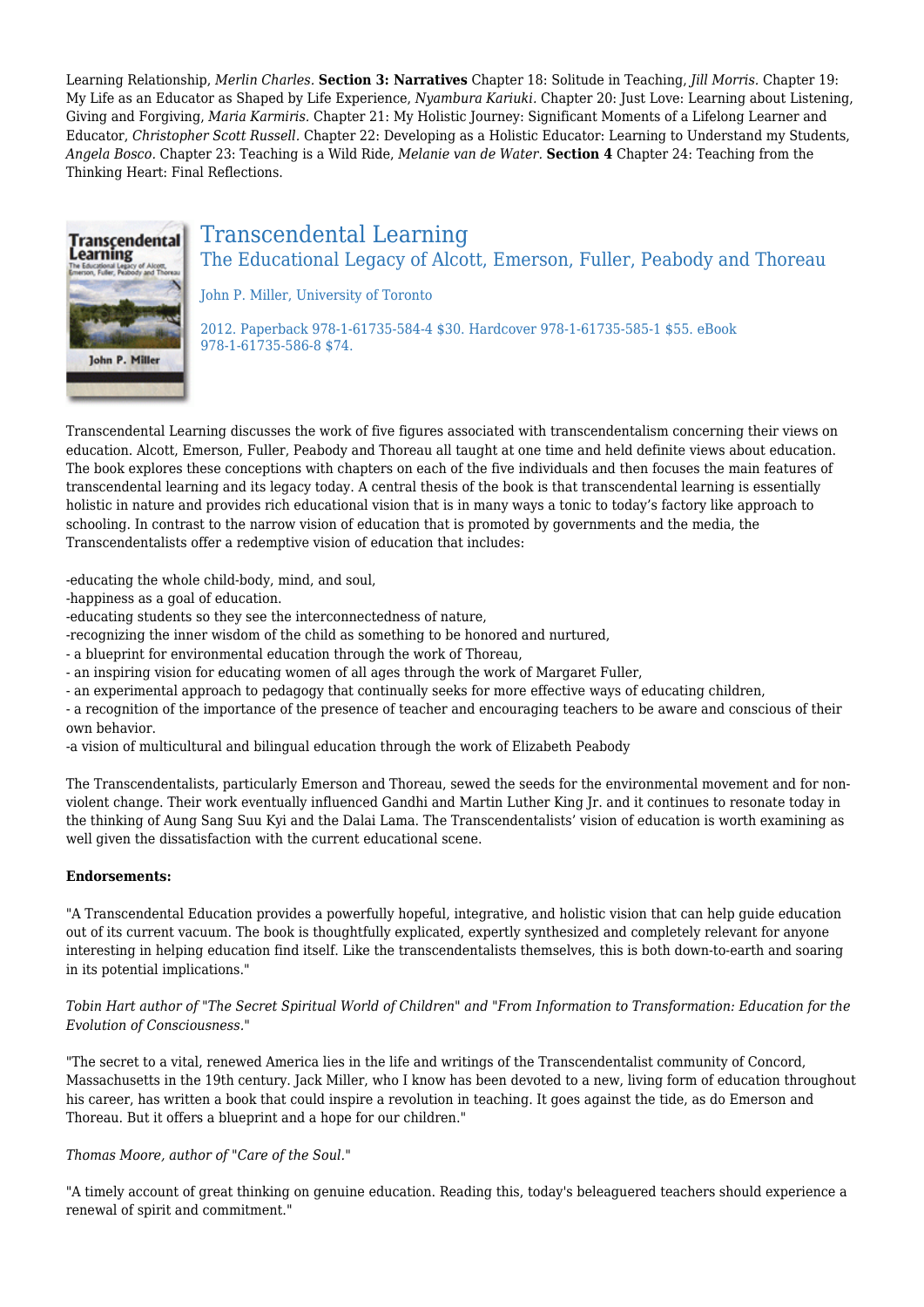*Nel Noddings, author of "Happiness and Education."*

**CONTENTS:** 1. Transcendental Learning 2. Ralph Waldo Emerson: Visionary and Mentor 3. Bronson Alcott: Pioneer in Spiritual Education 4. Margaret Fuller: Voice for and Educator of Women 5. Henry David Thoreau: Environmental Education/Holistic Educator 6. Elizabeth Peabody 7. A Transcendental Pedagogy 8. The Legacy: Holistic Education